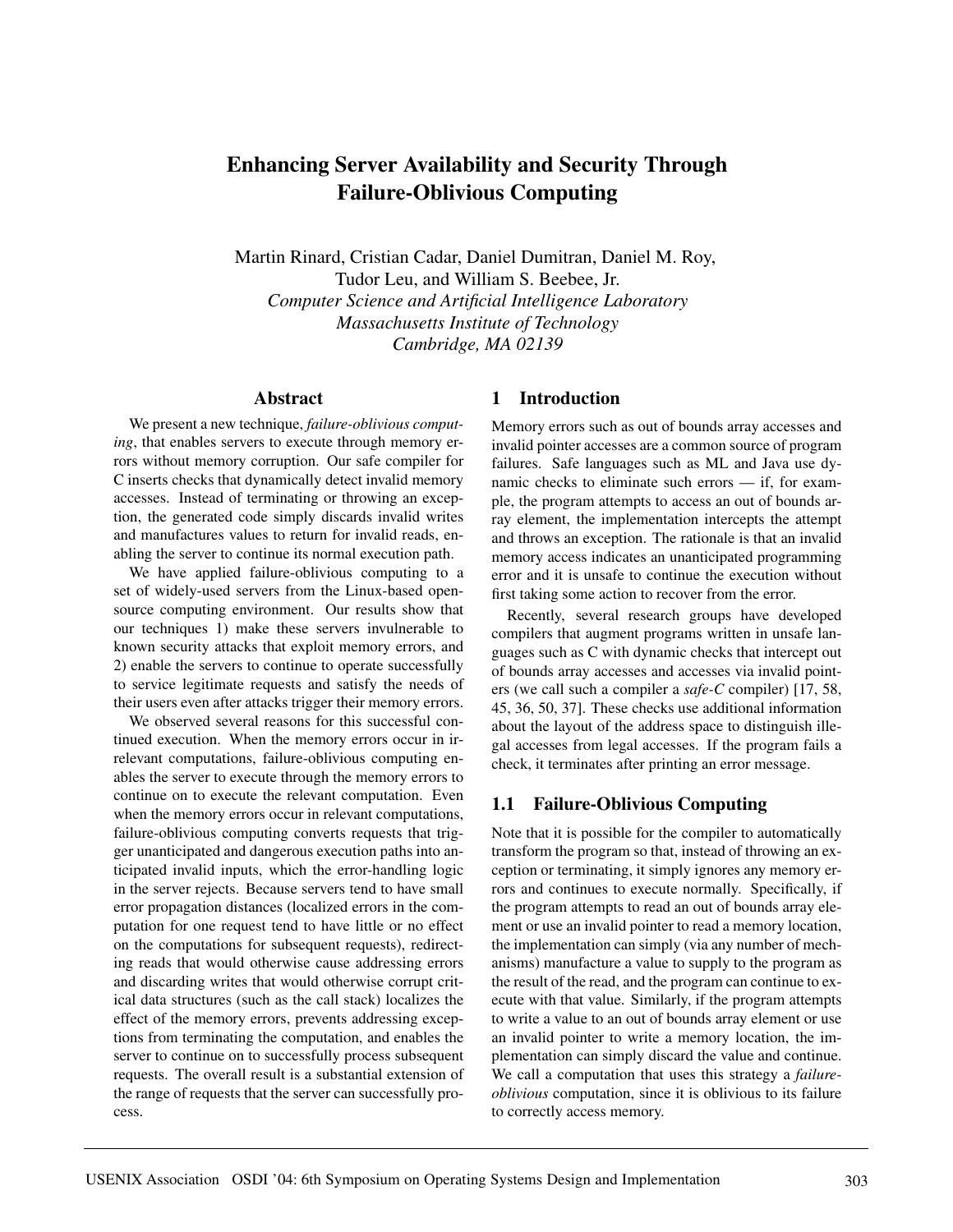It is not immediately clear what will happen when a program uses this strategy to execute through a memory error. When we started this project, our hypothesis was that, for at least some programs, this continued execution would produce acceptable results. To test this hypothesis, we implemented a C compiler that generates failureoblivious code, obtained some C programs with known memory errors, and observed the execution of failureoblivious versions of these programs. Here is a summary of our observations:

- **Acceptable Continued Execution:** We targeted memory errors in servers that correspond to security vulnerabilities as documented at vulnerability tracking web sites [13, 12]. For all of our tested servers, failure-oblivious computing 1) eliminates the security vulnerability and 2) enables the server to successfully execute through the error to continue to serve the needs of its users.
- **Acceptable Performance:** Failure-oblivious computing entails the insertion of dynamic bounds checks into the compiled program. Previous experiments with safe-C compilers have indicated that these checks usually cause the program to run less than a factor of two slower than the version without checks, but that in some cases the program may run as much as eight to twelve times slower [58, 50]. Our results are consistent with these previous results. Note that many of our servers implement interactive computations for which the appropriate performance measure is the observed pause times for processing interactive requests. For all of our interactive servers, the application of failure-oblivious computing does not perceptibly increase the pause times.

Our conclusion is that continued execution through memory errors produces completely acceptable results for all of our servers *as long as failure-oblivious computing prevents these errors from corrupting the server's address space or data structures*.

## **1.2 Reason for Successful Execution**

Memory errors can damage a computation in several ways: 1) they can cause the computation to terminate with an addressing exception, 2) they can cause the computation to become stuck in an infinite loop, 3) they can change the flow of control to cause the computation to generate a new and unacceptable interaction sequence (either with the user or with I/O devices), 4) they can corrupt data structures that must be consistent for the remainder of the computation to execute acceptably, or 5) they can cause the computation to produce unacceptable results.

Because failure-oblivious computing intercepts all invalid memory accesses, it eliminates the possibility that the computation may terminate with an addressing exception. It is still possible for the computation to infinite loop, but we have found a sequence of return values for invalid reads that, in practice, appears to eliminate this problem for our server programs. Our servers have simple interaction sequences — read a request, process the request without further interaction, then return the response. As long as the computation that processes the request terminates, control will appropriately flow back to the code that reads the next request and there will be no unacceptable interaction sequences. Discarding invalid writes tends to localize any memory corruption effects. In particular, it prevents an access to one data unit (such as a buffer, array, or allocated memory block) from corrupting another data unit. In practice, this localization protects many critical data structures (such as widely used application data structures or the call stack) that must remain consistent for the program to execute acceptably.

The remaining issue is the potential production of unacceptable results. Manufacturing values for reads clearly has the potential to cause a subcomputation to produce an incorrect or unexpected result. The key question is how (or even if) the incorrect or unexpected result may propagate through the remaining computation to affect the overall results of the program.

All of our initially targeted memory errors eventually boil down to buffer-overrun problems: as it processes a request, the server allocates a fixed-size buffer, then (under certain circumstances) fails to check that the data actually fits into this buffer. An attacker can exploit this error by submitting a request that causes the server to write beyond the bounds of the buffer to overwrite the contents of the stack or heap, typically with injected code that the server then executes. Such attacks are currently the most common source of exploited security vulnerabilities in modern networked computer systems [2]. Estimates place the total cost of such attacks in the billions of dollars annually [3].

Failure-oblivious computing makes a server invulnerable to this kind of attack — the server simply discards the out of bounds writes, preserving the consistency of the call stack and other critical data structures. For two of our servers the memory errors occur in computations and buffers that are irrelevant to the overall results that the server produces for that request. Because failure oblivious computing eliminates any addressing exceptions that would otherwise terminate the computation, the server executes through the irrelevant computation and proceeds on to process the request (and subsequent requests) successfully. For the other servers (in these servers the memory errors occur in relevant computa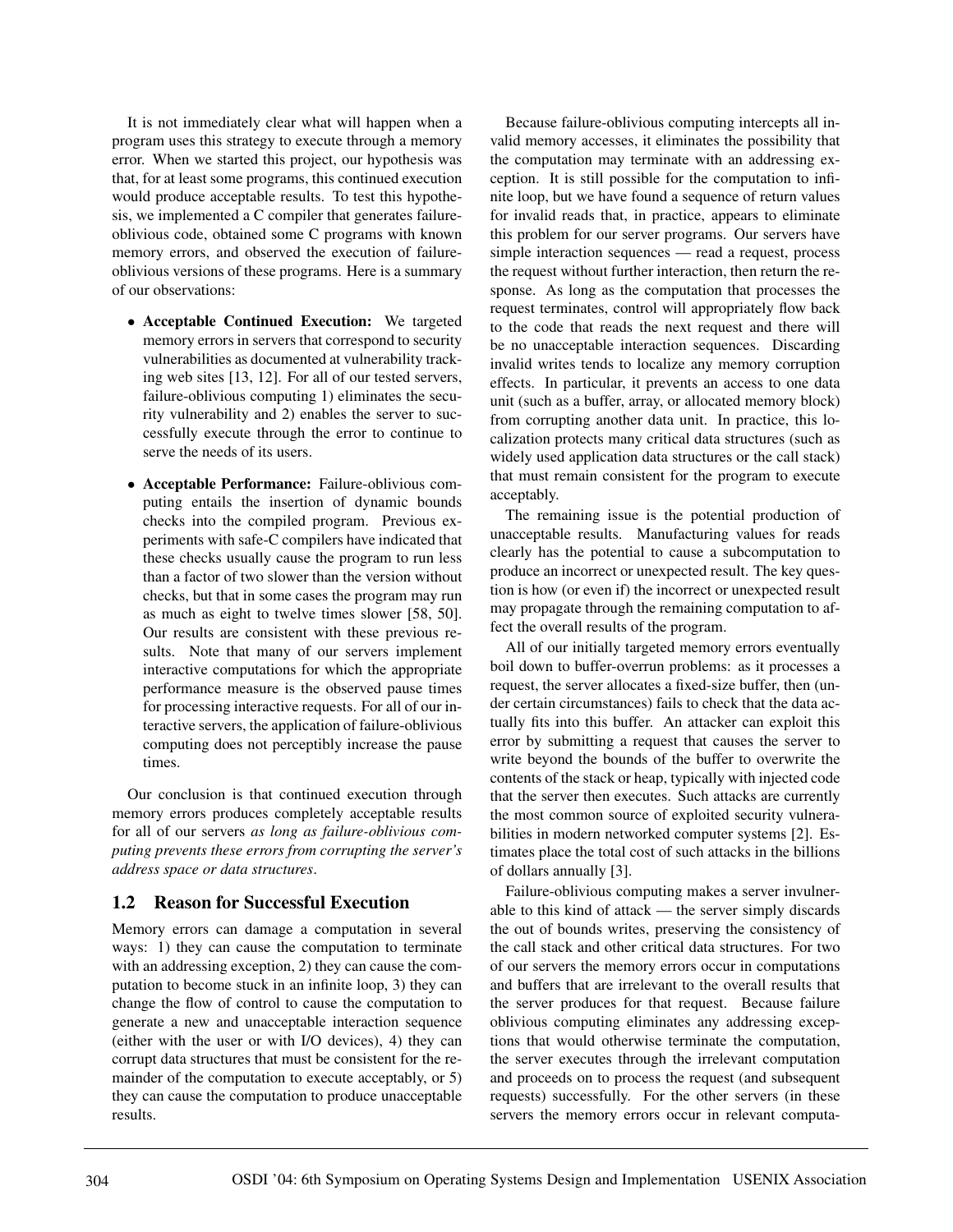tions and buffers) , failure-oblivious computing converts the attack request (which would otherwise trigger a dangerous, unanticipated execution path) into an anticipated invalid input which the server's standard error-handling logic rejects. The server then proceeds on to read and process subsequent requests acceptably.

One of the reasons that failure-oblivious computing works well for our servers is that they have short error propagation distances — an error in the computation for one request tends to have little or no effect on the computation for subsequent requests. By discarding invalid writes, failure-oblivious computing isolates the effect of any memory errors to data local to the computation for the request that triggered the errors. The result is that the server has short data error propagation distances the errors do not propagate to data structures required to process subsequent requests. The servers also have short control flow error propagation distances: by preventing addressing exceptions from terminating the computation, failure-oblivious computing enables the server to return to a control flow path that leads it back to read and process the next request. Together, these short data and control flow propagation distances ensure that any effects of the memory error quickly work their way out of the computation, leaving the server ready to successfully process subsequent requests.

## **1.3 Scope**

Our expectation is that failure-oblivious computing will work best with computations, such as servers, that have short error propagation distances. Failure-oblivious computing enables these programs to survive otherwise fatal errors or attacks and to continue on to execute and interact acceptably. Failure-oblivious computing should also be appropriate for multipurpose systems with many components — it can prevent an error in one component from corrupting data in other components and keep the system as a whole operating so that other components can continue to successfully fulfill their purpose in the computation.

Until we develop technology that allows us to track results derived from computations with memory errors, we anticipate that failure-oblivious computing will be less appropriate for programs (such as many numerical computing programs) in which a single error can propagate through to affect much of the computation. We also anticipate that it will be less appropriate for programs in which it is acceptable and convenient to terminate the computation and await external intervention. This situation occurs, for example, during development — the program is typically not producing any useful results and developers with the ability and motivation to find and eliminate any errors are readily available. We therefore see failure-oblivious computing as useful primarily for

deployed programs whose users 1) need the results that the program produces and 2) are unable or unwilling to tolerate failures or to find and fix errors in the program.

# **1.4 Advantages and Drawbacks**

The primary characteristic of failure-oblivious computing as compared with previous approaches is continued execution combined with the elimination of data structure corruption caused by memory errors. The potential benefits include:

- **Availability:** The combination of protection against data structure corruption and continued execution in the face of memory errors can significantly increase the availability of the server. This combination enables the server to continue to provide service to legitimate users even in the face of repeated attacks (or, for that matter, other infrequently-triggered fatal memory errors).
- **Security:** Failure-oblivious computing eliminates the possibility that an attacker can exploit memory errors to corrupt the address space of the server. The result is a more secure system that is immune to buffer-overrun attacks.
- **Minimal Adoption Cost:** The net adoption cost to the developer is to recompile the server using a compiler that generates failure-oblivious code. There is no need to change programming languages, write exception handling code, or modify the software in any way. Failure-oblivious computing can therefore be applied immediately to today's software infrastructure.
- **Reduced Administration Overhead:** One of the most challenging system administration tasks is ensuring that servers are kept up to date with a constant stream of (potentially disruptive) patches and upgrades; this stream is driven, in large part, by the need to eliminate memory-error based security vulnerabilities in otherwise perfectly acceptable servers. Because failure-oblivious computing eliminates this class of errors, it may enable system administrators to safely ignore patches whose purpose is to eliminate security vulnerabilities caused by memory errors. Ideally, administrators would become able to patch their systems primarily to obtain new functionality, not because they need to close security vulnerabilities in programs that are otherwise fully serving the needs of their users.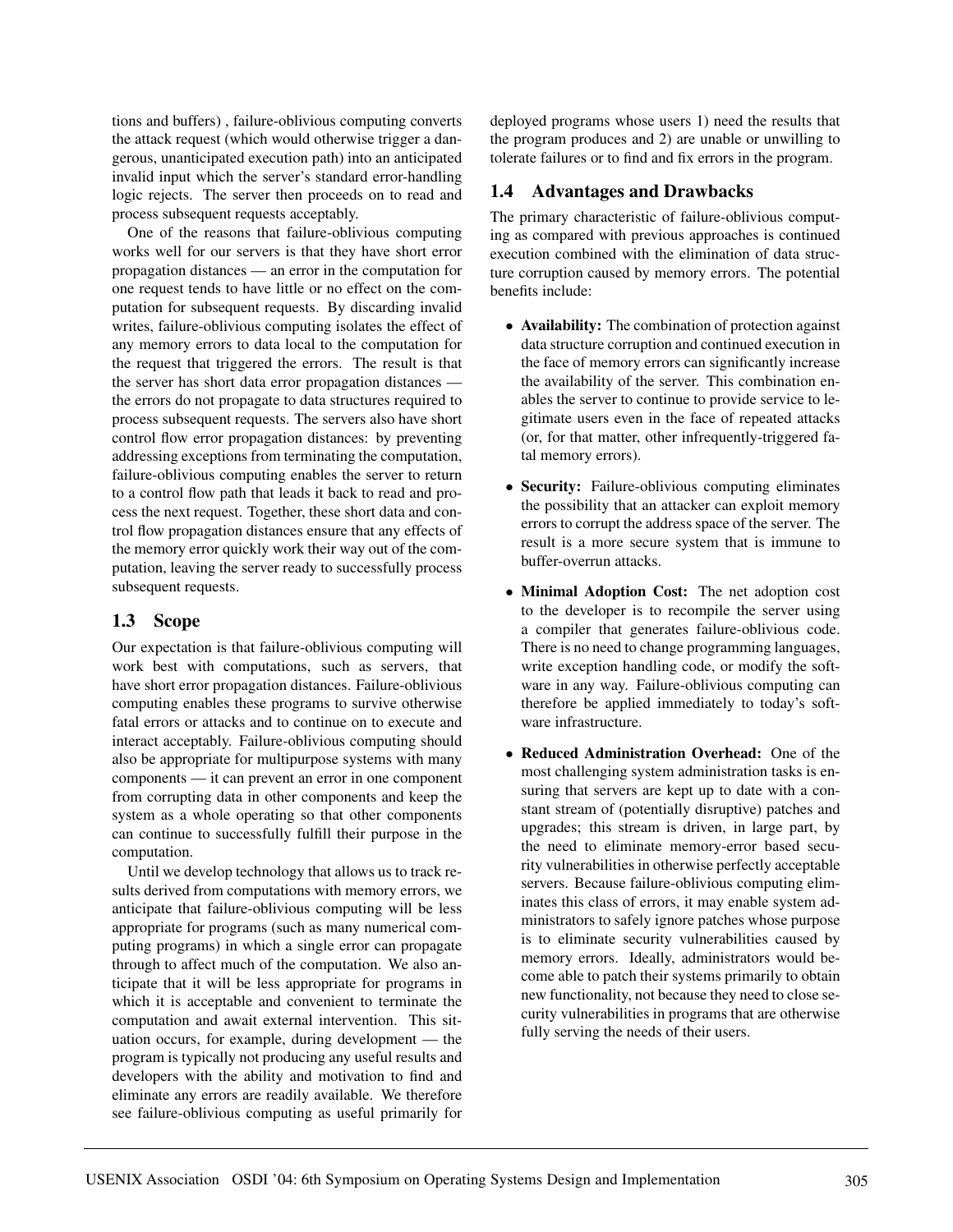There are also several potential drawbacks:

- **Unanticipated Execution Paths:** Failure-oblivious computing has the potential to take the program down an execution path that was unanticipated by the programmer, with the prospect of this path producing unacceptable results.<sup>1</sup> This possibility can be especially problematic if errors in the unanticipated path have long propagation distances through the relevant data or when control fails to flow back to an appropriate point in the program. This drawback is, in our view, an unavoidable consequence of *any* mechanism that is intended to increase the resilience of programs in the face of errors — errors occur precisely because the program encountered a situation that the programmer either did not anticipate or did not deem worth handling correctly.
- **The Bystander Effect:** A more abstract issue is the potential for failure-oblivious computing to trigger the *bystander effect* in developers. In a variety of settings that range from manufacturing [25] to personal relationships [40, 24], the mere presence of mechanisms that may detect and compensate for errors has the effect of reducing the effectiveness of the participants in the setting and, in the end, the overall quality of the system as a whole. A potential explanation is that the participants start to rely psychologically on the error recovery mechanisms, which reduces their motivation to eliminate errors in their own work. Deploying failureoblivious computing into a software development setting may therefore reduce the quality of the software that the developers are able to deliver. One obvious way to combat the bystander effect in this setting is to ban the use of failure-oblivious computing during development. Once again, note that the possibility of triggering the bystander effect is not restricted to failure-oblivious computing — *any* error recovery mechanism has the potential to trigger this effect.

## **1.5 Contributions**

This paper makes the following contributions:

• **Failure-Oblivious Computing:** It introduces the concept of failure-oblivious computing, in which the program discards illegal writes, manufactures values for illegal reads, and continues to execute through memory errors without address space or data structure corruption.

- **Experience:** It presents our experience using failure-oblivious computing to enhance the security and availability of a range of widely used opensource servers. Our results show that:
	- **Standard Compilation:** With the standard unsafe C compiler, the servers are vulnerable to memory errors and attacks that exploit these memory errors.
	- **Safe Compilation:** With a C compiler that generates code that exits with an error message when it detects a memory error, the servers exit when presented with an input that triggers a memory error (denying the user access to the services that the server is intended to provide).
	- **Failure-Oblivious Compilation:** With our C compiler that generates failure-oblivious code, all of our servers execute successfully through memory errors and attacks to continue to satisfy the needs of their users. Failure-oblivious computing improves both the availability and the security of the servers in our test suite.
- **Explanation:** By relating the properties of servers to the properties of failure-oblivious computing, we explain why failure-oblivious computing may work well for this general class of programs.

# **2 Example**

We next present a simple example that illustrates how failure-oblivious computing operates. Figure 1 presents a (somewhat simplified) version of a procedure from the Mutt mail client discussed in Section 4.6. This procedure takes as input a string encoded in the UTF-8 format and returns as output the same string encoded in modified UTF-7 format. This conversion may increase the size of the string; the problem is that the procedure fails to allocate sufficient space in the return string for the worstcase size increase. Specifically, the procedure assumes a worst-case increase ratio of 2; the actual worst-case ratio is 7/3. When passed (the very rare) inputs with large increase ratios, the procedure attempts to write beyond the end of its output array.

With standard compilers, these writes succeed, corrupt the address space, and the program terminates with a segmentation violation. With safe-C compilers, Mutt exits with a memory error and does not even start the user interface. With our compiler, which generates failureoblivious code, the program discards all writes beyond the end of the array and the procedure returns with an incompletely translated (truncated) version of the string. Mutt then uses the return value to tell the mail server

<sup>&</sup>lt;sup>1</sup>We note in passing that this potential is already present in every program — the mere absence of memory errors provides no guarantee that the program is, in fact, operating acceptably.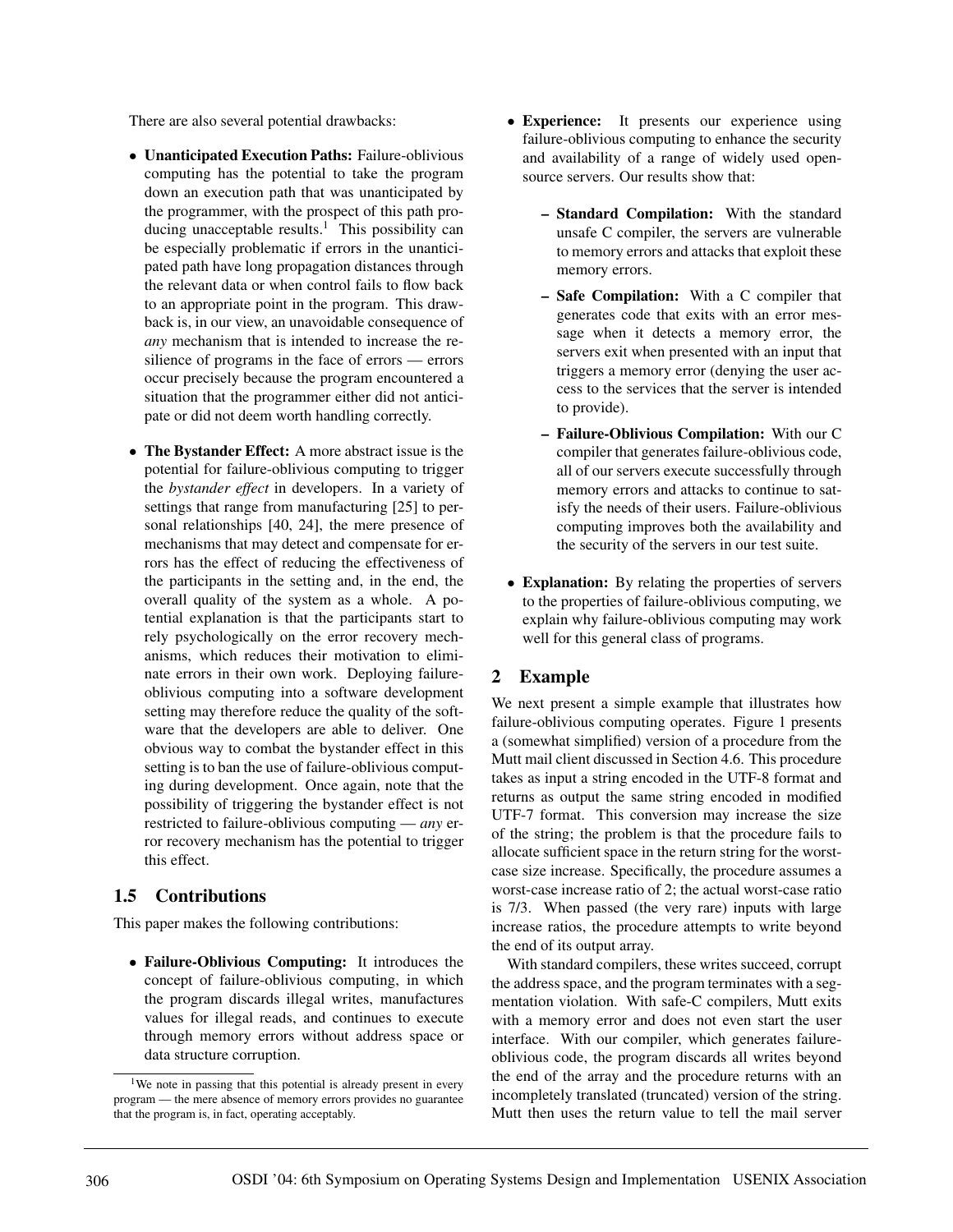```
static char *
utf8_to_utf7 (const char *u8, size_t u8len) {
    char *buf, *p;
    int ch, int n, i, b = 0, k = 0, base64 = 0;
    /* The following line allocates the return
       string. The allocated string is too small;
       instead of u8len*2+1, a safe length would
       be u8len*4+1.
    */
    p = but = safe\_malloc (u8len * 2 + 1);while (u8len) {
        unsigned char c = *u8;
        if (c < 0x80) ch = c, n = 0;
        else if (c < 0xc2) goto bail;
        else if (c < 0xe0) ch = c & 0x1f, n = 1;
        else if (c < 0xf0) ch = c & 0x0f, n = 2;
        else if (c < 0xf8) ch = c & 0x07, n = 3;
        else if (c < 0xfc) ch = c & 0x03, n = 4;
        else if (c < 0xfe) ch = c & 0x01, n = 5;
        else goto bail;
        u8++, u8len--;
        if (n > u8len) goto bail;
        for (i = 0; i < n; i++) {
            if ((u8[i] \& 0xc0) != 0x80) goto bail;
            ch = (ch \le 6) | (u8[i] & 0x3f);}
if (n>1 && !(ch >> (n*5+1))) goto bail;
        u8 += n, u8len -= n;
        if (ch < 0x20 || ch >= 0x7f) {
            if (!base64) {
                 *_{p++} = ' \& ';base64 = 1;b = 0;k = 10;}
if (ch & ˜0xffff) ch = 0xfffe;
            *p++ = B64Chars[b | ch >> k];k = 6;for (; k \ge 0; k = 6)
                *p++ = B64Chars[(ch \gg k) & 0x3f];b = (ch \ll (-k)) & 0x3f;k += 16;
        } else {
            if (base64) {
                if (k > 10) *p++ = B64Chars[b];
                 *_{p++} = ' - ';
                base64 = 0:
            }
             *p++ = ch;<br>if (ch == '&') *p++ = '-'';}
    }
    if (base64) {
        if (k > 10) *p++ = B64Chars[b];
        *_{p++} = ' - ',}
    *p++ = ' \ 0';
    safe_realloc ((void **) &buf, p - buf);
    return buf;
bail:
    safe_free ((void **) &buf);
    return 0;
}
```


which mail folder it wants to open. The mail server responds with an error code indicating that the folder does not exist. Mutt correctly handles this error and continues to execute, enabling the user to process email from other, legitimate, folders.

This example illustrates two key aspects of applying failure-oblivious computing:

- **Subtle Errors:** Real-world programs can contain subtle memory errors that can be very difficult to detect by either testing or code inspection, and these errors can have significant negative consequences for the program and its users.
- **Mostly Correct Programs:** Testing usually ensures that the program is mostly correct and works well except for exceptional operating conditions or inputs. Failure-oblivious computing can therefore be seen as a way to enable the program to proceed past such exceptional situations to return back within its normal operating envelope. And as this example illustrates, failure-oblivious computing can actually facilitate this return by converting unanticipated memory corruption errors into anticipated error cases that the program handles correctly.

## **3 Implementation**

A failure-oblivious compiler generates two kinds of additional code: checking code and continuation code. The checking code detects memory errors and can be the same as in any memory-safe implementation. The continuation code executes when the checking code detects an attempt to perform an illegal access. This code is relatively simple: it discards erroneous writes and manufactures a sequence of values for erroneous reads.

Our implementation uses a checking scheme originally developed by Jones and Kelly [37] and then significantly enhanced by Ruwase and Lam [50]. This checking scheme maintains a table that maps locations to data units (each struct, array, and variable is a data unit) and uses this table to distinguish in bounds and out of bounds pointers.

Our implementation of the write continuation code simply discards the value. Our implementation of the read continuation code redirects the read to a preallocated buffer of values. In principle, any sequence of manufactured values should work. In practice, these values are sometimes used to determine loop conditions. Midnight Commander (see Section 4.5), for example, contains a loop that, for some inputs, searches past the end of a buffer looking for the "/" character. If the sequence of generated values does not include this character, the loop never terminates and Midnight Commander hangs. We therefore generate a sequence that iterates through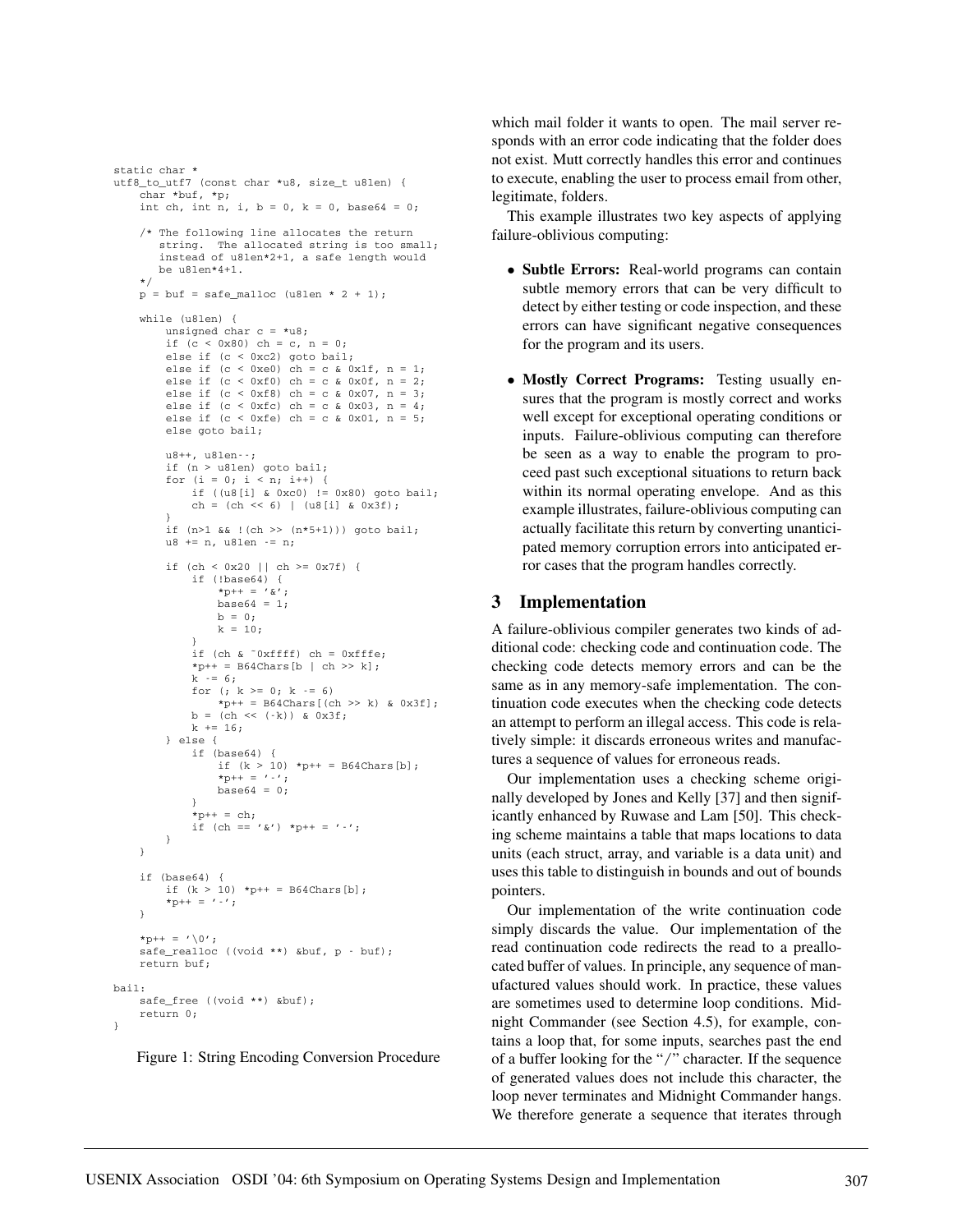all small integers, increasing the chance that, if the values are used to determine loop conditions, the computation will hit upon a value that will exit the loop (and avoid nontermination). Because zero and one are usually the most commonly loaded values in computer programs [59], the sequence is designed to return these values more frequently than other, less common, values.

One potential concern is that failure-oblivious computing may hide errors that would otherwise be detected and eliminated. To help make the errors more apparent, our compiler can optionally augment the generated code to produce a log containing information about the program's attempts to commit memory errors. This log may help administrators to detect and respond appropriately to the presence such errors. Note, however, that hiding errors is one of the primary goals of this research, and that any technique that makes programs more resilient in the face of errors will reduce the negative impact of the errors and therefore the incentive to find and eliminate them.

## **4 Experience**

We implemented a compiler that generates failureoblivious code, obtained several widely-used opensource servers with known memory errors, and evaluated the impact of failure-oblivious computing on their behavior. Many of these servers are key components of the Linux-based open-source interactive computing environment.

# **4.1 Methodology**

We evaluate the behavior of three different versions of each server: the *Standard* version compiled with a standard C compiler (this version is vulnerable to any memory errors that the server may contain), the *Bounds Check* version compiled with the CRED safe-C compiler [50] (this version terminates the server with an error message at the first memory error), and the *Failure Oblivious* version compiled with our compiler. We evaluate three aspects of each server's behavior:

- **Security and Resilience:** We chose a workload that contains an input that triggers a known memory error in the server; this input typically exploits a security vulnerability as documented by vulnerabilitytracking organizations such as Security Focus [13] and SecuriTeam [12]. We observe the behavior of the different versions on this workload; for the Failure Oblivious version we focus on the acceptability of the continued execution after the error.
- **Performance:** We chose a workload that both the Standard and Failure Oblivious versions can execute successfully. We use this workload to measure the *request processing time*, or the time required

for each version to process representative requests. We obtain this time by instrumenting the server to record the time when it starts processing the request and the time when it stops processing the request, then subtracting the start time from the stop time.

• **Stability:** When possible, we deploy the Failure Oblivious version of each server into daily use as part of our normal computational environment. During this deployment we ensure that the workload contains attacks that trigger memory errors in each server. We focus on the long-term acceptability of the continued execution of the Failure Oblivious version of the deployed server.

We note that two of our servers (Pine and Midnight Commander) use out of bounds pointers in pointer inequality comparisons. While this is, strictly speaking, an error, the intention of the programmer is clear. To avoid having these errors cripple the Bounds Check versions of these servers, we (manually) rewrote the code containing the inequality comparisons to eliminate pointer comparisons involving out of bounds pointers.

We ran all the servers on a Dell workstation with two 2.8 GHz Pentium 4 processors, 2 GBytes of RAM, and running Red Hat 8.0 Linux.

# **4.2 Pine**

Pine is a widely used mail user agent (MUA) that is distributed with the Linux operating system [11]. Pine allows users to read mail, fetch mail from an IMAP server, compose and forward mail messages, and perform other email-related tasks. We use Pine 4.44, which is distributed with Red Hat Linux version 8.0. This version of Pine has a memory error associated with a failure to correctly parse certain From fields [10].

## **4.2.1 The Memory Error**

When Pine displays a list of messages, it processes the From field of each message to quote certain characters. This quoting is implemented by transferring the From field into a heap-allocated character buffer for display, inserting a  $\setminus$  character into the buffer before any quoted character. As part of the transfer, the length of the string can increase because of the additional \ characters. The procedure that calculates the maximum possible length of the character buffer fails to correctly account for the potential increase and produces a length that is too short for messages whose From fields contain many quoted characters.

## **4.2.2 Security and Resilience**

The Standard version of Pine writes beyond the end of the buffer, corrupts its heap, and terminates with a segmentation violation. The Bounds Check version detects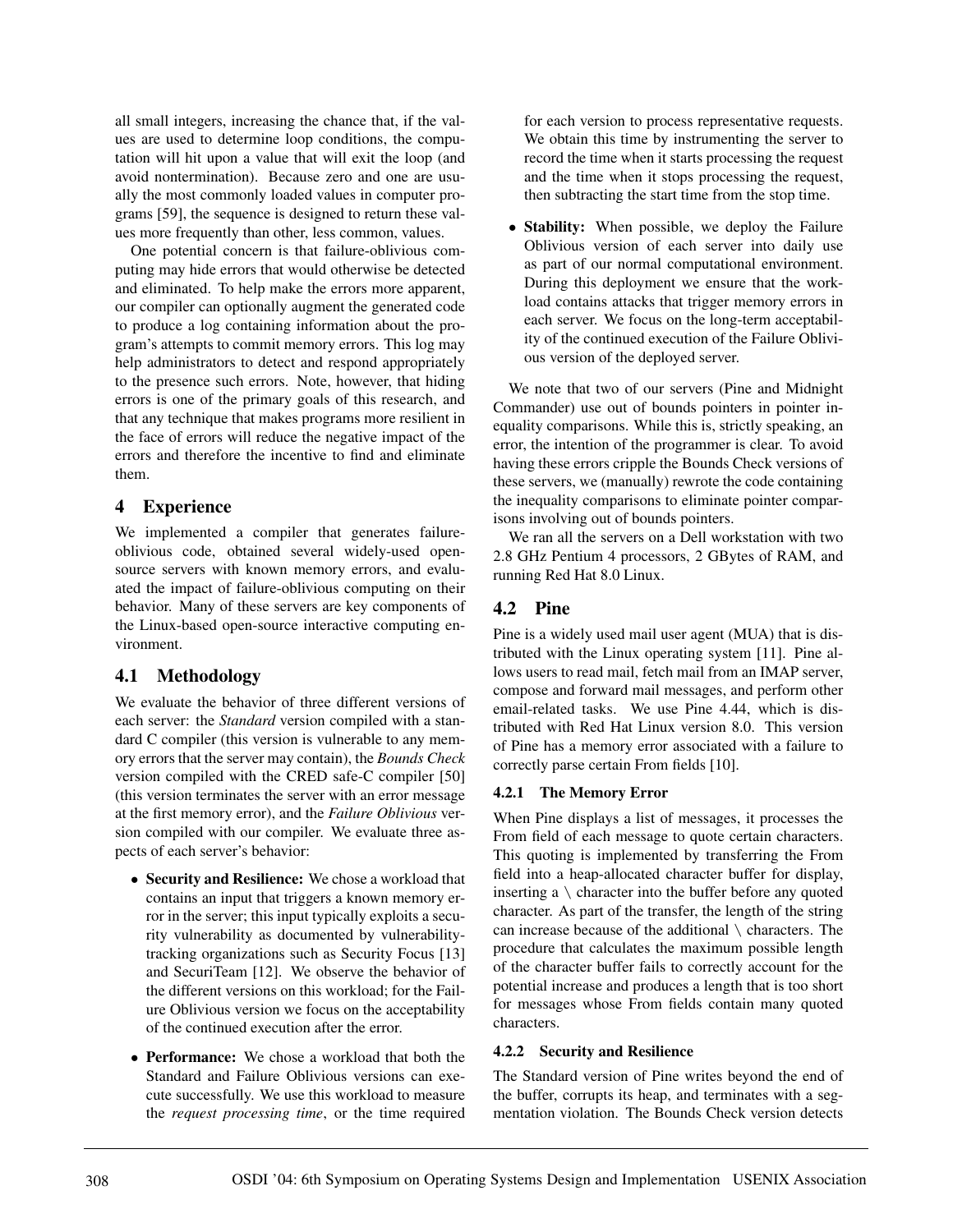the memory error and terminates the computation. With both of these versions, the user is unable to use Pine to read mail because Pine aborts or terminates during initialization as the mail file is loaded and before the user has a chance to interact with the server. The user must manually eliminate the From field from the mail file (using some other mail reader or file editor) before he or she can use Pine to read mail at all.

The Failure Oblivious version discards the out of bounds writes (in effect, truncating the translated From field) and continues to execute through the memory error, enabling the user to process their mail. Because the mail list user interface displays only an initial segment of long From fields, the truncation is not visible to the user. If the user selects the message, a different execution path correctly translates the From field. The displayed message contains the complete From field and the user can read, forward, and otherwise process the message.

#### **4.2.3 Performance**

Figure 2 presents the request processing times for the Standard and Failure Oblivious versions of Pine. All times are given in milliseconds. The Read request displays a selected empty message, the Compose request brings up the user interface to compose a message, and the Move request moves an empty message from one folder to another. We performed each request at least twenty times and report the means and standard deviations of the request processing times. All times are given in milliseconds.

| Request | Standard          | Failure           | Slowdown |
|---------|-------------------|-------------------|----------|
|         |                   | Oblivious         |          |
| Read    | $0.287 \pm 7.1\%$ | $1.98 \pm 1.5\%$  | 6.9      |
| Compose | $0.385 \pm 4.3\%$ | $3.11 \pm 2.6\%$  | 8.1      |
| Move    | $1.34 \pm 10.4\%$ | $1.80 \pm 11.2\%$ | 1.34     |

#### Figure 2: Request Processing Times for Pine (milliseconds)

Because Pine is an interactive program, its performance is acceptable as long as it feels responsive to its users. Assuming a pause perceptibility threshold of 100 milliseconds for this kind of interactive program [21], it is clear that failure-oblivious computing should not degrade the program's interactive feel. Our subjective experience confirms this expectation: all pause times are imperceptible for all versions.

#### **4.2.4 Stability**

During our stability testing period, we used Pine as a default mail reader. Our activities included reading mail, replying to mails, forwarding mails, and managing mail folders. During this time we used Pine to process roughly 25 new mail messages a day (after spam filtering). To test Pine's ability to successfully execute through errors, we

periodically sent an email that triggered the memory error discussed above in Section 4.2.1. We also used the failure-oblivious version of Pine to successfully process a large mail folder containing over 100,000 messages. During this usage period, the Failure Oblivious version executed successfully through all errors to perform all requests flawlessly.

## **4.3 Apache**

The Apache HTTP server is the most widely used web server in the world: a recent survey found that 64% of the web sites on the Internet use Apache [9]. Apache version 2.0.47 contains a (under certain circumstances) remotely exploitable memory error [1].

#### **4.3.1 The Memory Error**

Apache can be configured to automatically redirect incoming URLs via a set of URL rewrite rules. Each rewrite rule contains a *match pattern* (a regular expression that may match an incoming URL) and a *replacement pattern*. The match pattern may contain parenthesized *captures*, each of which may match a substring from the incoming URL. The replacement pattern may reference these captures. When an incoming URL matches the match pattern, Apache replaces the URL with the replacement pattern after substituting out any referenced captures with the corresponding captured substrings from the incoming URL. As Apache processes the incoming URL, it uses a (stack-allocated) buffer to hold pairs of offsets that identify the captured substrings in the incoming URL. The buffer contains enough room for ten captures. If there are more, Apache writes the corresponding pairs of offsets beyond the end of the buffer.

#### **4.3.2 Security and Resilience**

The Standard version performs the out of bounds writes, corrupts its stack, and terminates with a segmentation violation. The Bounds Check version correctly processes legitimate requests without memory errors until it is presented with a URL that triggers the memory error. At this point the child process serving the connection detects the error and terminates. Apache uses a pool of child processes to serve incoming requests. When one of the child processes terminates, the main Apache process creates a new child process to take its place. This mechanism allows both the Standard and Bounds Check versions of Apache to continue to service requests even when repeatedly presented with inputs that cause the child processes to terminate because of memory errors.

The Failure Oblivious version discards the out of bounds writes and continues to execute. It proceeds on to copy the first ten pairs of offsets into another data structure. Apache uses this data structure to apply the rewrite rule and generate the new URL. Because the rewrite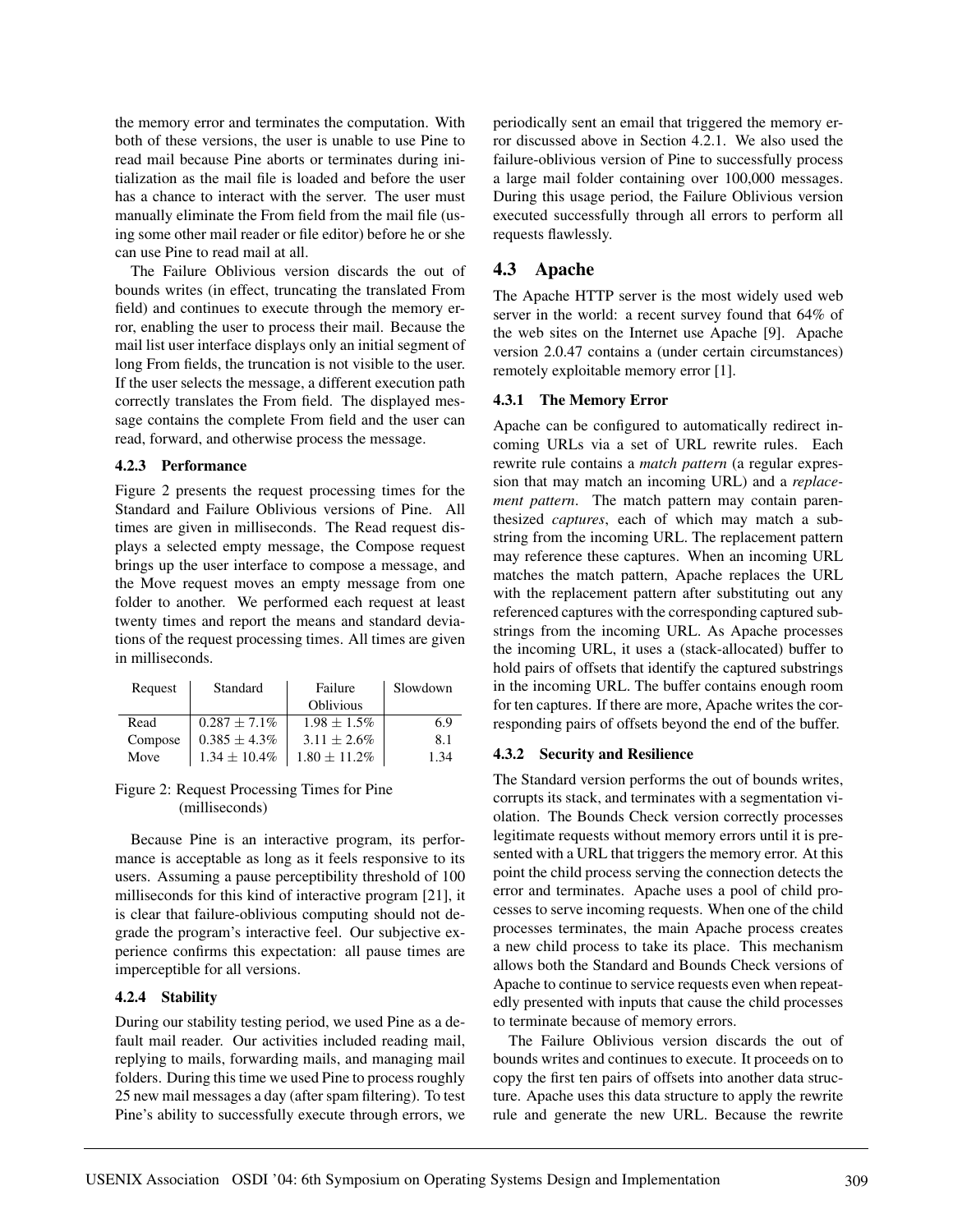rule uses a single digit to reference each captured substring (these substrings have names \$0 through \$9), it will never attempt to access any discarded substring offset data. The Failure-Oblivious version of Apache therefore processes each input correctly and continues on to successfully process any subsequent requests. Because the memory errors occur in irrelevant data structures and computations, Failure Oblivious computing eliminates the memory error without affecting the results of the computation at all.

Because Apache isolates request processing inside a pool of regenerating processes, the Bounds Check version successfully processes subsequent requests. The overhead of killing and restarting child processes, however, makes this version vulnerable to an attack that ties up the server by repeatedly presenting it with requests that trigger the error. To investigate this effect, we used several (local) machines to load the server with requests that trigger the error. We then used another client machine to repeatedly fetch the home page of our research project and measured the request throughput at the client. For this workload, the Failure Oblivious version provides a throughput roughly 5.7 times more than the Bounds Check version provides (the insecure Standard version provides a throughput roughly 4.8 times less than the Failure Oblivious version). We attribute the slowdown for the Bounds Check and Standard versions to process management overhead.

#### **4.3.3 Performance**

Figure 5 presents the request processing times for the Standard and Failure Oblivious versions of Apache. The Small request serves an 5KByte page (this is the home page for our research project); the large request serves an 830KByte file used only for this experiment. Both requests were local — they came from the same machine on which Apache was running. We performed each request at least twenty times and report the means and standard deviations of the request processing times. All times are given in milliseconds.

| Request | Standard         | Failure           | Slowdown |
|---------|------------------|-------------------|----------|
|         |                  | <b>Oblivious</b>  |          |
| Small   | $44.4 \pm 1.3\%$ | $47.1 \pm 2.5\%$  | 1.06     |
| Large   | $48.7 \pm 1.8\%$ | $150.0 \pm 1.3\%$ | 1.03     |

Figure 3: Request Processing Times for Apache (milliseconds)

#### **4.3.4 Stability**

For the last nine months we have been using the Failure Oblivious version of Apache to serve our research project's web site at www.flexc.csail.mit.edu; during this time period we measured approximately 400 requests a day from outside our institution. We also generated tens of thousands of requests from another machine, all of which were served correctly. We anticipate that we will continue to use the Failure Oblivious version to serve this web site for the foreseeable future.

During this time period we periodically presented the web server with requests that triggered the vulnerability discussed above. The Failure Oblivious version executed successfully through all of these attacks to continue to successfully service legitimate requests. We observed no anomalous behavior and received no complaints from the users of the web site.

## **4.4 Sendmail**

Sendmail is the standard mail transfer agent for Linux and other Unix systems [15]. It is typically configured to run as a daemon which creates a new process to service each new mail transfer connection. This process executes a simple command language that allows the remote agent to transfer email messages to the Sendmail server, which may deliver the messages to local users or (if necessary) forward some or all of the messages on to other Sendmail servers. Versions of Sendmail earlier than 8.11.7 and 8.12.9 (8.11 and 8.12 are separate development threads) have a memory error vulnerability which is triggered when a remote attacker sends a carefully crafted email message through the Sendmail daemon [14]. We worked with Sendmail version 8.11.6.

#### **4.4.1 The Memory Error**

The memory error occurs when Sendmail parses a mail address. A prescan procedure processes the address one character at a time to transfer characters from the address into a fixed-size stack-allocated buffer. This transfer is coded to use a lookahead character and to treat the \ character specially. It is possible for there to be no lookahead character, in which case the integer variable that holds the lookahead character is set to -1. If this variable is set to -1 or contains a  $\setminus$  character that appears in an odd position (first, third, fifth, ...) in a sequence of contiguous  $\setminus$  characters in the address, the prescan skips the block of code that writes the lookahead character into the buffer (also skipping a check to see if the buffer has enough space to hold the lookahead character). It later writes a  $\setminus$  character into the buffer without a check if the lookahead character was  $\setminus$  and not -1. If the execution platform performs sign extension on character to integer assignments, an attack message containing an appropriately placed alternating sequence of  $-1$  and  $\setminus$  characters in the address can therefore cause the prescan to write arbitrarily many \ characters beyond the end of the buffer.

#### **4.4.2 Security and Resilience**

The Standard version of Sendmail performs the out of bounds writes and corrupts its call stack. It is apparently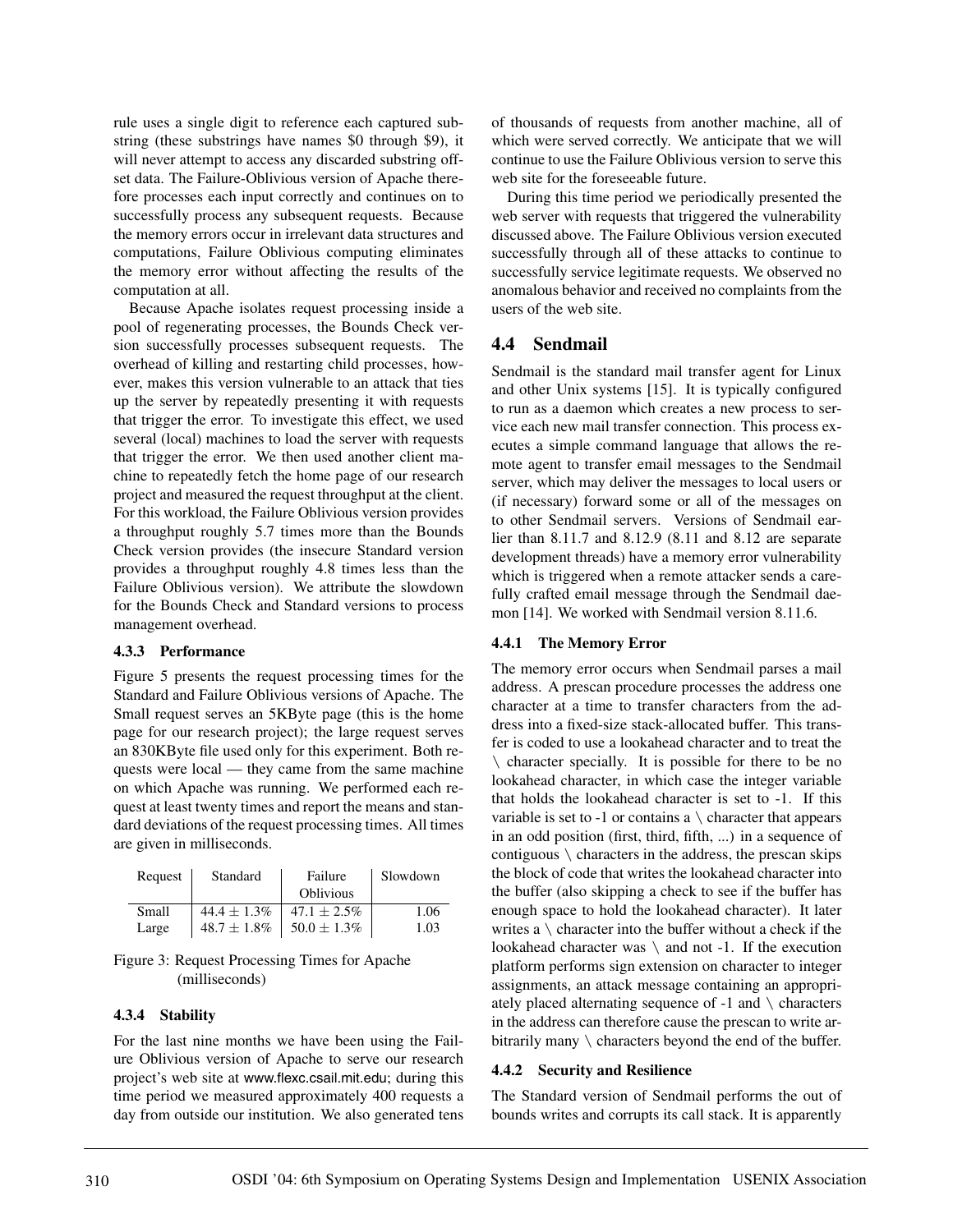possible for an attacker to exploit the memory error to cause the Sendmail server to execute arbitrary injected code [14]. The Bounds Check version exits with a memory error during initialization and fails to operate at all. The Failure Oblivious version is not vulnerable to the attack — when sent the attack message, it discards the out of bounds writes (preserving the integrity of the stack) and returns back out of the prescan to continue to parse the email address. The next step is to check if the input mail address is too long. This check fails, throwing Sendmail into an anticipated error case. The standard error processing logic in Sendmail then rejects the address, enabling Sendmail to continue on to successfully process subsequent commands.

#### **4.4.3 Performance**

Figure 4 presents the means and standard deviations of the request processing times for the Standard and Failure Oblivious versions of Sendmail. All times are given in milliseconds. The Receive Small request receives a message whose body is 4 bytes long; the Send Small request sends the same message. The Receive Large request receives a message whose body is 4Kbytes long; the Send Large request sends the same message. We performed each test at least twenty times to obtain the numbers in Figure 4.

| Request           | Standard         | Failure          | Slowdown |
|-------------------|------------------|------------------|----------|
|                   |                  | Oblivious        |          |
| <b>Recv Small</b> | $15.6 \pm 2.9\%$ | $60.4 \pm 1.5\%$ | 3.9      |
| Recv Large        | $16.8 \pm 4.3\%$ | $65.1 \pm 2.3\%$ | 3.9      |
| Send Small        | $20.3 + 3.2\%$   | $75.0 + 3.4\%$   | 3.7      |
| Send Large        | $21.5 \pm 5.7\%$ | $76.9 \pm 3.8\%$ | 3.6      |

Figure 4: Request Processing Times for Sendmail (milliseconds)

#### **4.4.4 Stability**

We installed the Failure Oblivious version of Sendmail on one of our machines and, over the course of several days, used it to send and receive hundreds of thousands of email messages. During this time we repeatedly sent the attack message through the Sendmail daemon, which continued through the attack to correctly process all subsequent Sendmail commands. All of the messages were correctly delivered with no problems. Our memory error logs indicate that Sendmail generates a steady stream of memory errors during its normal execution. In particular, every time the Sendmail daemon wakes up to check for incoming messages, it generates a memory error. This memory error apparently completely disables the Bounds Check version.

### **4.5 Midnight Commander**

Midnight Commander is an open source file management tool that allows users to browse files and archives, copy files from one folder to another, and delete files [6]. Midnight Commander is vulnerable to a memory-error attack associated with accessing an uninitialized buffer when processing symbolic links in tgz archives [5]. We used Midnight Commander version 4.5.55 for our experiments.

#### **4.5.1 The Memory Error**

Midnight Commander converts absolute symbolic links in tgz files into links relative to the start of the tgz file. It uses the strcat procedure to build up the name of the relative link in a stack-allocated buffer. Unfortunately, the buffer is never initialized. If there are multiple symbolic links in the directory, the component names from all of the links simply accumulate sequentially in the buffer as Midnight Commander processes the set of links. If the combined length of all of the component names exceeds the length of the buffer, strcat writes the component names beyond the end of the buffer.

#### **4.5.2 Security and Resilience**

The Standard version performs the writes, corrupts its stack, and terminates with a segmentation violation. The Bounds Check version detects the out of bounds access and terminates. The Failure Oblivious version discards the out of bounds writes, enabling Midnight Commander to continue and attempt to look up the data for the referenced file. This lookup always fails (apparently even for the first symbolic link, when the name in the buffer is correct). This is an anticipated case in the Midnight Commander code, which treats the symbolic link as a dangling link and displays it as such to the user. Midnight Commander then continues on to successfully process any subsequent user commands.

### **4.5.3 Performance**

Figure 5 presents the request processing times for the Standard and Failure Oblivious versions of Midnight Commander. The Copy request copies a 31Mbyte directory structure, the Move request moves a directory of the same size, the MkDir request makes a new directory, and the Delete request deletes a 3.2 Mbyte file. We performed each request at least twenty times and report the means and standard deviations of the request processing times. All times are given in milliseconds.

As these numbers indicate, the Failure Oblivious version is not dramatically slower than the Standard version. Moreover, because Midnight Commander is an interactive program, its performance is acceptable as long as it feels responsive to its users, and these performance results make it clear that the application of failure-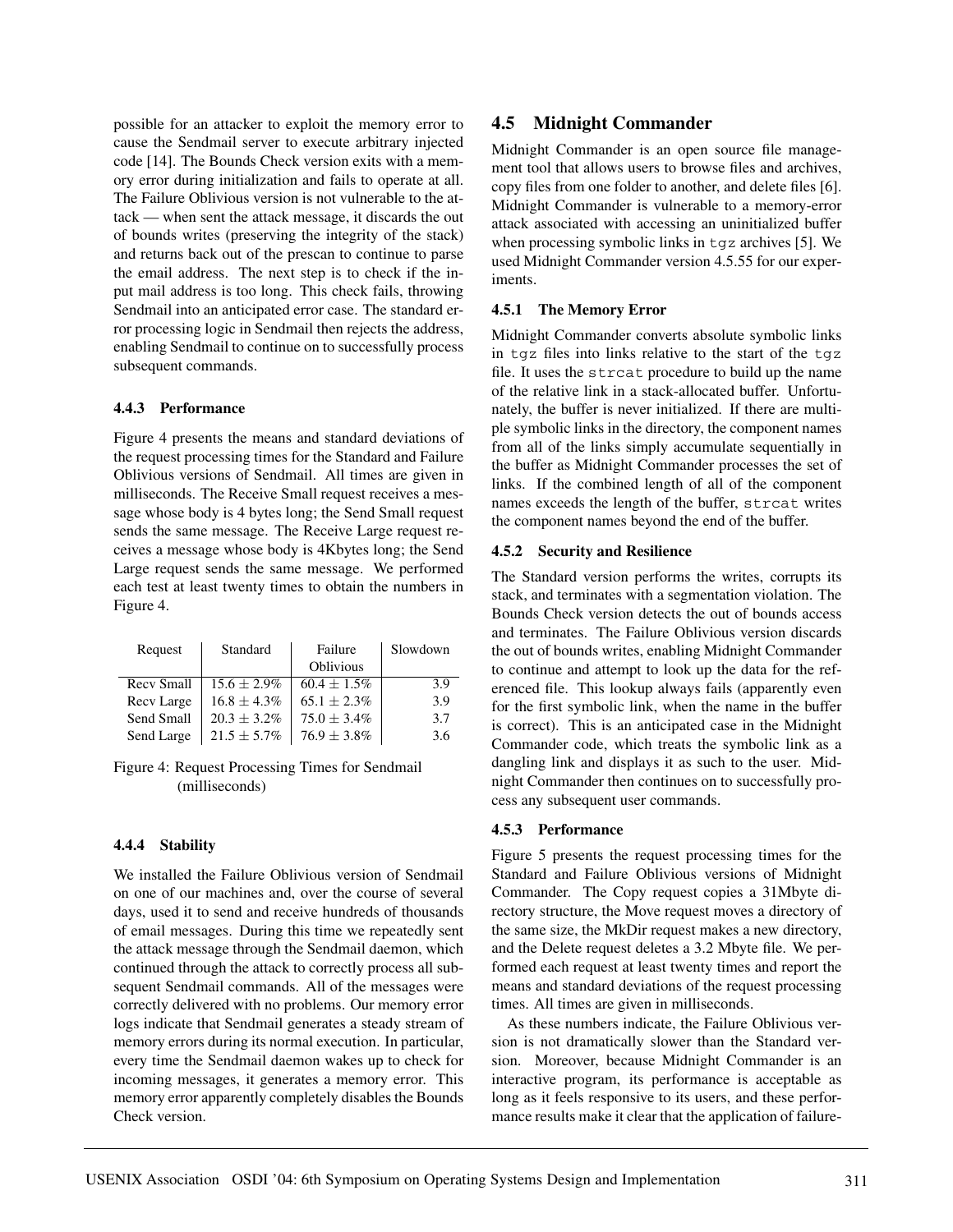| Request | Standard          | Failure           | Slowdown |
|---------|-------------------|-------------------|----------|
|         |                   | <b>Oblivious</b>  |          |
| Copy    | $377 + 0.7\%$     | $535 \pm 2.0\%$   | 1.4      |
| Move    | $0.30 \pm 2.4\%$  | $0.406 \pm 1.8\%$ | 1.4      |
| MkDir   | $0.69 + 7.0\%$    | $1.27 \pm 6.6\%$  | 1.8      |
| Delete  | $2.54 \pm 11.3\%$ | $2.72 \pm 11.1\%$ | 11       |

Figure 5: Request Processing Times for Midnight Commander (milliseconds)

oblivious computing to this program should not degrade its interactive feel. Our subjective experience confirms this expectation: all pause times are imperceptible for both the Standard and Failure Oblivious versions.

### **4.5.4 Stability**

One of the authors uses Midnight Commander on a daily basis as his standard file manipulation tool. During the stability testing period, he used the Failure Oblivious version of Midnight Commander to manage his files. Periodically during the sessions he attempted to open the problematic archive (causing the program to execute through the resulting memory error), then went back to using the Midnight Commander to accomplish his work. Midnight Commander performed without a problem during this time.

The error log shows that Midnight Commander has a memory error that is triggered whenever a blank line occurs in its configuration file. We verified that this error completely disabled the Bounds Check version until we removed the blank lines. The Failure Oblivious version, on the other hand, executed successfully through all memory errors to perform flawlessly for all requests.

### **4.6 Mutt**

Mutt is a customizable, text-based mail user agent that is widely used in the Unix system administration community [8]. It is descended from ELM [4] and supports a variety of features including email threading and correct NFS mail spool locking. We used Mutt version 1.4. As described at [7] and discussed in Section 2, this version is vulnerable to an attack that exploits a memory error in the conversion from UTF-8 to UTF-7 string formats.

### **4.6.1 The Memory Error**

When Mutt opens a mailbox with an IMAP address, it converts the mail folder name from UTF-8 to UTF-7 character encoding. Mutt allocates (in the heap) a temporary character buffer to hold the UTF-7 encoded name. Because UTF-8 to UTF-7 conversion can increase the length of the name, Mutt allocates a buffer twice as long as the UTF-8 name to hold the converted UTF-7 name. However, this buffer is not, in general, long enough the conversion can increase the length of the UTF-8 name by as much as a factor of 7/3 and not just a factor of 2. When presented with an appropriately constructed UTF-8 folder name, Mutt writes the converted name beyond the end of the UTF-7 buffer.

#### **4.6.2 Security and Resilience**

The Standard version performs the writes, corrupts its heap, and terminates with a segmentation violation. The Bounds Check version detects the memory error and terminates before the user interface comes up. The Failure Oblivious version discards the out of bounds writes, effectively truncating the converted name. Note that even though the UTF-7 buffer may contain no null characters, the folder name is effectively null-terminated: reads beyond the end of the buffer will eventually return null. Once Mutt has obtained the converted folder name, the next step is to place a quoted and escaped version of the name into yet another buffer, then pass this name on as part of a command to the IMAP server. The IMAP server returns an error code indicating that the folder does not exist, Mutt's standard error-handling logic handles the returned error code, and Mutt continues on to successfully process any subsequent user commands.

### **4.6.3 Performance**

Figure 6 presents the request processing times for the Standard and Failure Oblivious versions of Mutt. The Read request reads a selected empty message and the Move request moves an empty message from one folder to another. We performed each request at least twenty times and report the means and standard deviations of the request processing times. All times are given in milliseconds.

| Request | Standard                            | Failure          | Slowdown |
|---------|-------------------------------------|------------------|----------|
|         |                                     | <b>Oblivious</b> |          |
| Read    | $.655 \pm 4.3\%$                    | $2.31 \pm 4.8\%$ | 3.6      |
| Move    | $6.94 \pm 6.2\%$   9.78 $\pm 6.2\%$ |                  | 14       |

#### Figure 6: Request Processing Times for Mutt (milliseconds)

Because Mutt is an interactive program, its performance is acceptable as long as it feels responsive to its users. These performance results make it clear that the application of failure-oblivious computing to this program should not degrade its interactive feel. Our subjective experience confirms this expectation: all pause times are imperceptible for both the Standard and Failure Oblivious versions.

### **4.6.4 Stability**

During the stability testing period we used the Failure Oblivious version of Mutt to process email messages. We configured Mutt to trigger the security vulnerability described above when it loaded. Mutt successfully executed through the resulting memory errors to correctly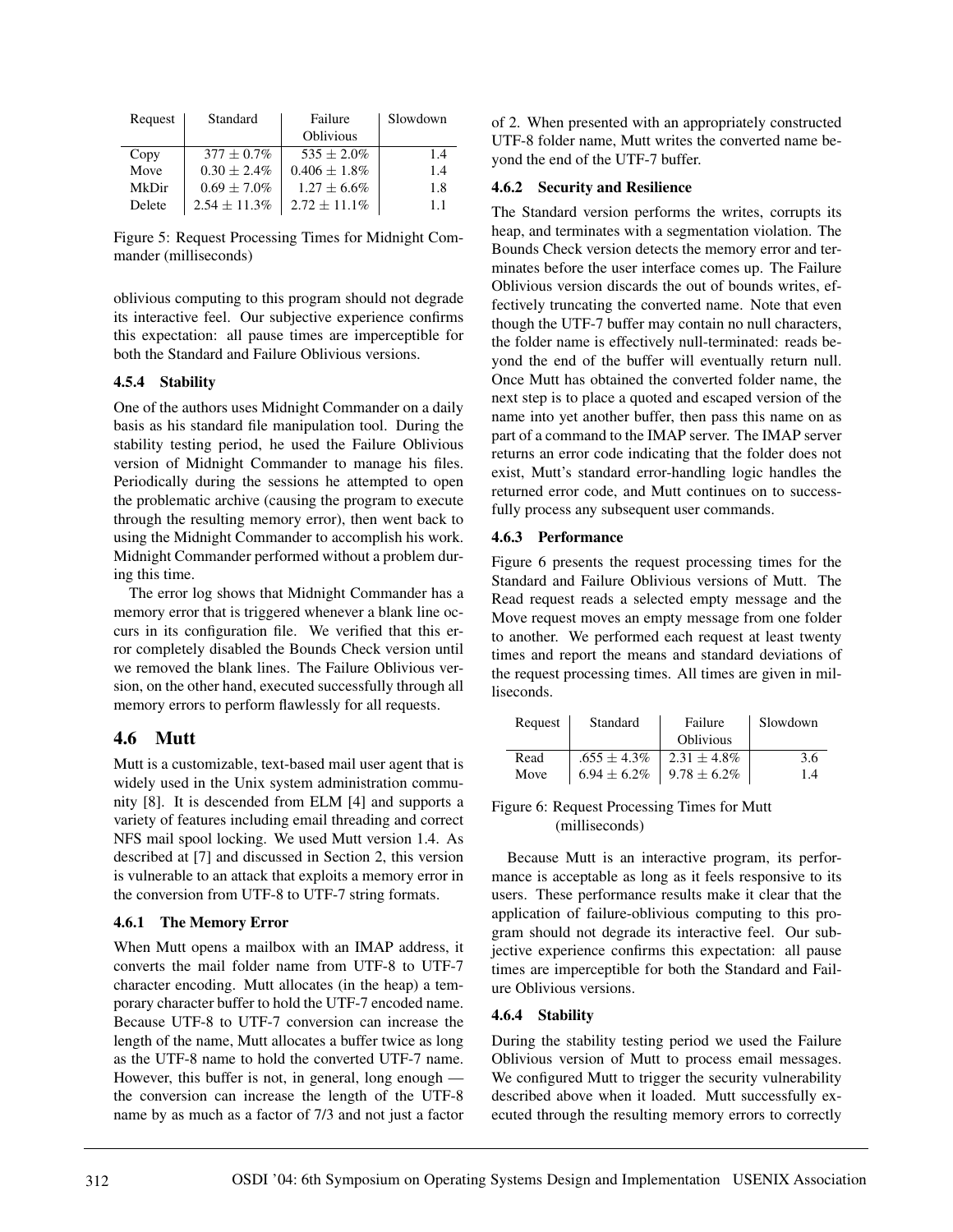execute all of his requests. We were able to read, forward, and compose mail with no problems even after executing through the memory error. We also used Mutt to process (with no problems) a large mail folder containing over 100,000 messages.

## **4.7 Discussion**

Despite the fact that the dynamic bounds checks have, in theory, the potential to substantially degrade the performance, for several of our servers the overhead is relatively small — the execution times of many of the tasks we measured are apparently dominated by activities (such I/O or operating system functionality) outside the program. Because failure-oblivious computing does not affect the efficiency of these activities, the amortized overhead is relatively small. Moreover, several of our servers are interactive, and interactive tasks can tolerate substantial execution time increases as long as the system maintains its interactive feel. Our results show that failure-oblivious computing maintained acceptable interactive response times for all of our interactive tasks, even for tasks with substantial execution time increases.

For servers, a monitor that detects memory errors and reboots the server when it commits such an error might seem to provide an obvious potential alternative to failure-oblivious computing. Apache, for example, implements a regenerating pool of child processes. The net effect is that the Bounds Check version of Apache can terminate child processes at the first memory error without impairing its ability to continue to service new requests. In comparison with the Failure Oblivious version, the only downside is the performance degradation associated with the resulting increase in process management overhead.

The situation is somewhat different for Pine, Mutt, and Midnight Commander. All of these programs initialize with no memory errors on standard workloads. But once the mailbox contains a message that elicits a memory error (Pine), the system is configured to use a mail folder whose name elicits a memory error (Mutt), or the configuration file contains a blank line (Midnight Commander), the Bounds Check versions exit during initialization. In this situation, restarting is of no use because the restarted computations would, once again, simply exit during initialization. Because these errors are triggered only by carefully crafted or unusual inputs, they could easily make it through a fairly rigorous testing process without being detected. These servers illustrate how aggressively terminating computations at the first memory error can leave deployed systems vulnerable to unanticipated inputs that trigger memory errors and persist or recurr in the environment.

Because Sendmail has a memory error whenever it wakes up to check for work, the Bounds Check version is simply unusable with or without restarting. But note that because the memory errors occur on every execution, it should be possible to use the Bounds Check version to find and eliminate them (as well as any other reproducible memory errors that occur during testing). Even with this change, however, terminating and restarting Sendmail might prove to be problematic — the Sendmail monitor would somehow have to avoid repeatedly presenting Sendmail with messages that triggered a memory error. In contrast, the Failure Oblivious version of Sendmail correctly executed through memory errors to correctly process subsequent messages and the Failure Oblivious version of Pine correctly processed mail messages with headers that elicited memory errors.

# **5 Related Work**

We first note that failure-oblivious computing is an instance of acceptability-oriented computing [47]. Acceptability-oriented computing replaces the concept of program correctness with a set of *acceptability properties* that must hold for the execution of the program to remain acceptable. The programmer then builds and deploys *acceptability enforcement mechanisms* whose actions ensure that these acceptability properties do, in fact, hold. In the case of failure-oblivious computing, the acceptability properties are the absence of memory errors and continued execution; the acceptability enforcement mechanism discards invalid writes and returns manufactured values for invalid reads.

Memory errors, failures, and failure recovery have been core concerns in the field of computer systems since its inception. We discuss related work in these areas.

# **5.1 Variants and Extensions**

We have implemented several variants and extensions of our basic failure-oblivious compiler. These include a compiler that implements *boundless memory blocks* instead of discarding invalid writes, the generated code stores the values in a hash table indexed under the data unit identifier and offset [48]. Corresponding invalid reads return the appropriate stored values. This variant eliminates size calculation errors — if the program logic is otherwise acceptable, the program will execute acceptably. Another variant redirects out of bounds accesses back into the accessed data unit at an appropriate offset. This strategy may help related sets of out of bounds reads return consistent values from properly initialized data units. Our experience indicates that our set of servers works acceptably with both of these variants.

# **5.2 Transactional Function Termination**

Researchers have also developed a technique to protect servers against buffer-overflow attacks by dynamically detecting buffer overflows, then immediately terminating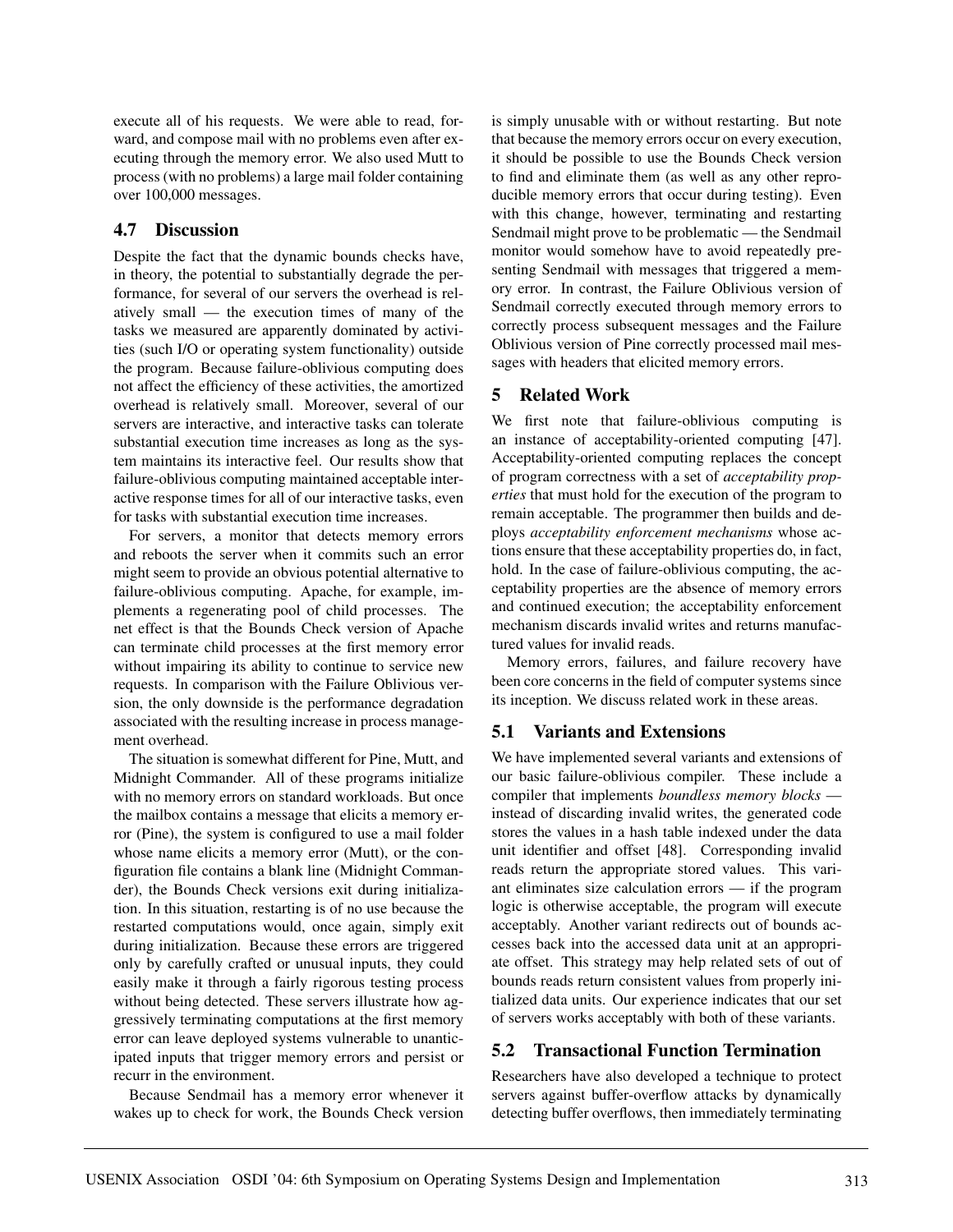the enclosing function and continuing on to execute the code immediately following the corresponding function call [52]. The results indicate that, in many cases, the program can continue on to execute acceptably after the premature function termination. This experience is consistent with our experience that servers can continue to execute successfully through memory errors if they simply discard out of bounds writes and manufacture values for out of bounds reads.

# **5.3 Safe-C Compilers**

Our work builds directly on previous research into memory-safe C implementations [17, 58, 45, 36, 50, 37]. Building on Ruwase and Lam's implementation enabled us to apply failure-oblivious computing directly to legacy programs without modification (some implementations also have this property [58]); some other implementations may require source code changes [22, 38].

It is also feasible to apply failure-oblivious computing to safe languages such as Java or ML by simply replacing the generated code that throws an exception in response to a memory error. As for safe-C implementations, the new code would simply discard illegal writes and return manufactured values for illegal reads.

## **5.4 Static Analysis**

It is also possible to attack the memory error problem directly at its source: a combination of static analysis and program annotations should, in principle, enable programmers to deliver programs that are completely free of memory errors [28, 27, 57, 49]. All of these techniques share the same advantage (a static guarantee that the program will not exhibit a specific kind of memory error) and drawbacks (the need for programmer annotations or the possibility of conservatively rejecting safe programs). Even if the analysis is not able to verify that the entire program is free of memory errors, it may be able to statically recognize some accesses that will never cause a memory error, remove the dynamic checks for those accesses, and thereby reduce any dynamic checking overhead [32, 18, 49].

Researchers have also developed unsound, incomplete analyses that heuristically identify potential errors [54, 19]. The advantage is that such approaches typically require no annotations and scale better to larger programs; the disadvantage is that (because they are unsound) they may miss some genuine memory errors.

# **5.5 Buffer-Overrun Detection Tools**

Researchers have developed techniques that are designed to detect buffer-overrun attacks after they have occurred, then halt the execution of the program before the attack can take effect. StackGuard [23] and StackShield [16] modify the compiler to generate code to detect attacks

that overwrite the return address on the stack; Stack-Shield also performs range checks to detect overwritten function pointers. It is also possible to apply bufferoverrun detection directly to binaries. Purify instruments the binary to detect a range of memory errors, including buffer overruns [34]. Program shepherding uses an efficient binary interpreter to prevent an attacker from executing injected code [39]. A key difference is that failureoblivious computing prevents the attack from performing the writes that corrupt the address space, which enables the program to continue to execute successfully.

# **5.6 Rebooting**

A traditional and widely used error recovery mechanism is to reboot the system, with repair applied during the reboot if necessary to bring the system back up successfully [30]. Mechanisms such as fast reboots [51] and checkpointing [41, 42] can improve the performance of the basic reboot process.

It is also possible to subdivide (potentially recursively) a system into isolated components, then apply a partial reboot strategy at the granularity of the components. By promoting the construction of the operating system as a collection of small components, microkernel architectures [46, 33, 29] support the application of this approach to operating systems. It is also possible to use mechanisms such as software-based fault isolation [55] or finegrained hardware memory protection [56] to apply this strategy to selected parts of monolithic operating systems such as kernel extensions. The experimental results show that this approach can eliminate the vast majority of system crashes caused by such extensions [53]. Helper agents are often useful to facilitate the clean termination and reintegration of the restarted component back into the running system (this approach generalizes to support arbitrary recovery actions) [53]. It may also be worthwhile to recursively restart larger and larger subsystems until the system successfully recovers [20].

Failure-oblivious computing differs in that it is designed to keep the system operating through errors instead of restarting. The potential advantages include better availability because of the elimination of down time and the elimination of vulnerabilities to persistent errors. Rebooting, on the other hand, may help ensure that the system stays more closely within the anticipated operating envelope.

# **5.7 Manual Error Detection and Recovery**

Motivated in part by the need to avoid rebooting, researchers have developed more fine-grain error recovery mechanisms. The Lucent 5ESS switch and the IBM MVS operating system, for example, both contain software components that detect and attempt to repair inconsistent data structures [35, 44, 31]. Other techniques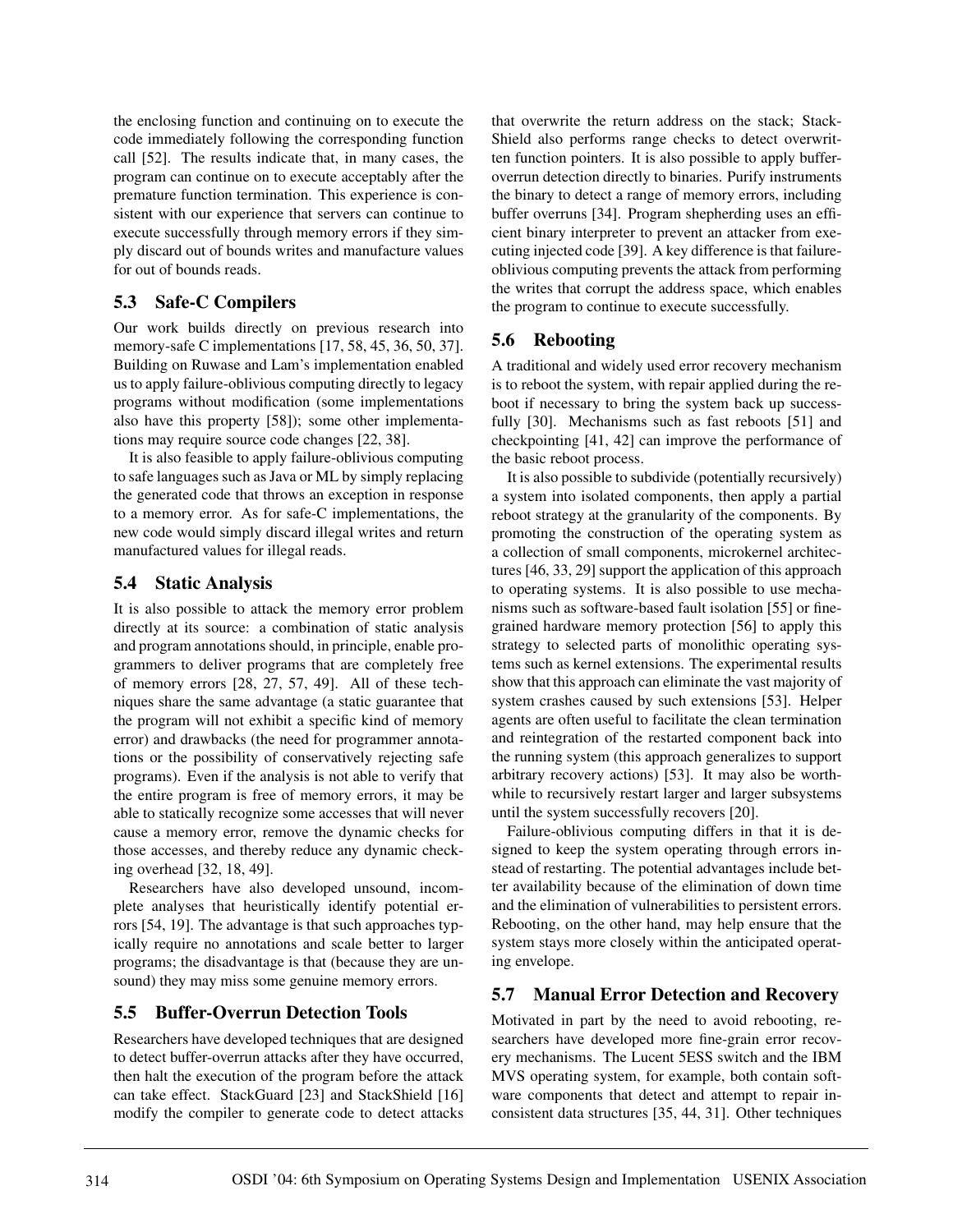include failure recovery blocks and exception handlers, both of which may contain hand-coded recovery algorithms [43].

To apply these techniques, the programmer must anticipate some aspects of the error and, based on this understanding, develop an appropriate recovery strategy. Failure-oblivious computing, on the other hand, can be applied without programmer intervention to any system and may therefore make the system oblivious to even completely unanticipated errors. Of course, this generality cuts both ways — in particular, failure-oblivious computing may produce less appropriate responses to anticipated errors. We therefore view failure-oblivious computing as largely orthogonal to more application-tailored recovery mechanisms (although failure-oblivious computing may eliminate some of the errors that these mechanisms would otherwise have handled).

Data structure repair [26] occupies a middle ground. Like more traditional error detection and recovery techniques, it requires the programmer to provide some application-specific information (in the case of data structure repair, a data structure consistency specification). But because there is no explicit recovery procedure and because the consistency specification is not tied to specific blocks of code, data structure repair may enable systems to more effectively recover from unanticipated data structure corruption errors.

### **6 Conclusion**

The seemingly inherent brittleness, complexity, and vulnerability (to both errors and attacks) of computer programs can make them frustrating or even dangerous to use. While existing memory-safe languages and memory-safe implementations of unsafe languages may eliminate memory-error vulnerabilities, they can also decrease availability by aggressively throwing exceptions or even terminating the program at the first sign of an error.

Our results show that failure-oblivious computation enhances availability, resilience, and security by continuing to execute through memory errors while ensuring that such errors do not corrupt the address space or data structures of the computation. In many cases failure-oblivious computing can automatically convert unanticipated and dangerous inputs or data into anticipated error cases that the program is designed to handle correctly. The result is that the program survives the unanticipated situation, returns back into its normal operating envelope, and continues to satisfy the needs of its users.

One of the major long-term goals of computer science has been understanding how to build more robust, resilient programs that can flexibly and successfully cope with unanticipated situations. Our research suggests that, remarkably, current systems may already have a substantial capacity for exhibiting this kind of desirable behavior if we only provide a way for them to ignore their errors, protect their data structures from damage, and continue to execute.

### **Acknowledgements**

The authors would like to thank our shepherd David Wagner and the anonymous reviewers for their thoughtful and helpful comments. This research was supported in part by the Singapore-MIT Alliance, DARPA award FA8750-04-2-0254, and NSF grants CCR00- 86154, CCR00-63513, CCR00-73513, CCR-0209075, CCR-0341620, and CCR-0325283.

#### **References**

- [1] Apache HTTP Server exploit. www.securityfocus.com/bid/8911/discussion/.
- [2] CERT/CC. Advisories 2002. www.cert.org/advisories.
- [3] CNN Report on Code Red.
- www.cnn.com/2001/TECH/internet/08/08/code.red.II/.
- [4] ELM. www.instinct.org/elm/.
- [5] Midnight Commander exploit.
- www.securityfocus.com/bid/8658/discussion/.
- [6] Midnight Commander website. www.ibiblio.org/mc/.
- [7] Mutt exploit. www.securiteam.com/unixfocus/5FP0T0U9FU.html.
- [8] Mutt website. www.mutt.org.
- [9] Netcraft website.
- http://news.netcraft.com/archives/web\_server\_survey.html.
- [10] Pine exploit. www.securityfocus.com/bid/6120/discussion.
- [11] Pine website. www.washington.edu/pine/.
- [12] SecuriTeam website. www.securiteam.com.
- [13] Security Focus website. www.securityfocus.com.
- [14] Sendmail exploit. www.securityfocus.com/bid/7230/discussion/.
- [15] Sendmail website. www.sendmail.org.
- [16] Stackshield. www.angelfire.com/sk/stackshield.
- [17] T. Austin, S. Breach, and G. Sohi. Efficient detection of all pointer and array access errors. In *Proceedings of the ACM SIGPLAN '94 Conference on Programming Language Design and Implementation*, June 2004.
- [18] R. Bodik, R. Gupta, and V. Sarkar. Eliminating array bounds checks on demand. In *ACM SIGPLAN Conference on Programming Language Design and Implementation*, June 2002.
- [19] W. Bush, J. Pincus, and D. Sielaff. A static analyzer for finding dynamic, programming errors. *Software - Practice and Experience*, 2000.
- [20] G. Candea and A. Fox. Recursive restartability: Turning the reboot sledgehammer into a scalpel. In *Proceedings of the 8th Workshop on Hot Topics in Operating Systems (HotOS-VIII)*, pages 110–115, Schloss Elmau, Germany, May 2001.
- [21] S. Card, T. Moran, and A. Newell. *The Psychology of Human-Computer Interaction*. Lawrence Erlbaum Associates, 1983.
- [22] J. Condit, M. Harren, S. McPeak, G. C. Necula, and W. Weimer. CCured in the real world. In *Proceedings of the ACM SIGPLAN 2003 Conference on Programming Language Design and Implementation*, June 2003.
- [23] C. Cowan, C. Pu, D. Maier, J. Walpole, P. Bakke, S. Beattie, A. Grier, P. Wagle, Q. Zhang, and H. Hinton. StackGuard: Automatic Adaptive Detection and Prevention of Buffer-Overflow Attacks. In *Proceedings of the 7th USENIX Security Conference*, January 1998.